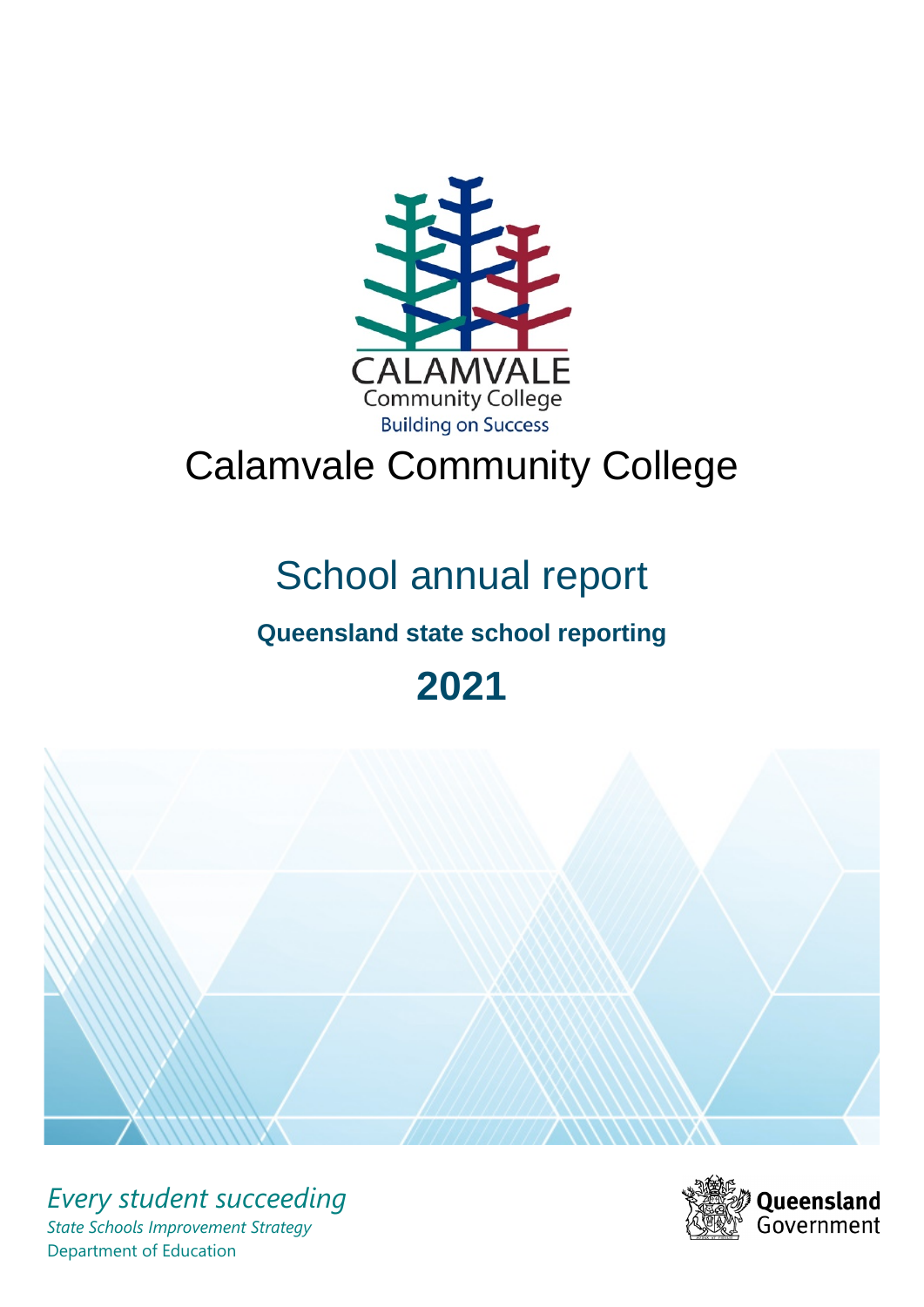**OFFICIAL – Public** Published as information source only. Public information used to create this report may not appear in this format in the public domain Please refer to disclaimer information.

#### **Contact details**

| <b>Postal Address</b> | PO Box 1653 Sunnybank Hills 4109 |
|-----------------------|----------------------------------|
| <b>Phone</b>          | (07) 3712 6333                   |
| Fax                   | (07) 3712 6300                   |
| <b>Email</b>          | principal@calamvalecc.eq.edu.au  |
| Website               | https://calamvalecc.eq.edu.au    |

#### **Disclaimer**

The materials presented in this report are distributed by the Department of Education (the department) as an information source only.

The information and data in this report is subject to change without notice.<br>The department makes no statements, representations, or warranties about the accuracy or completeness of, and you should not rely on, any informa report. The department disclaim all responsibility and all liability (including without limitation, liability in negligence) for all expenses, losses, damages and costs you might incur as a

result of the information in this report being inaccurate or incomplete in any way, and for any reason. Despite our best efforts, the department makes no warranties that the information in this report is free of infection by computer viruses or other contamination.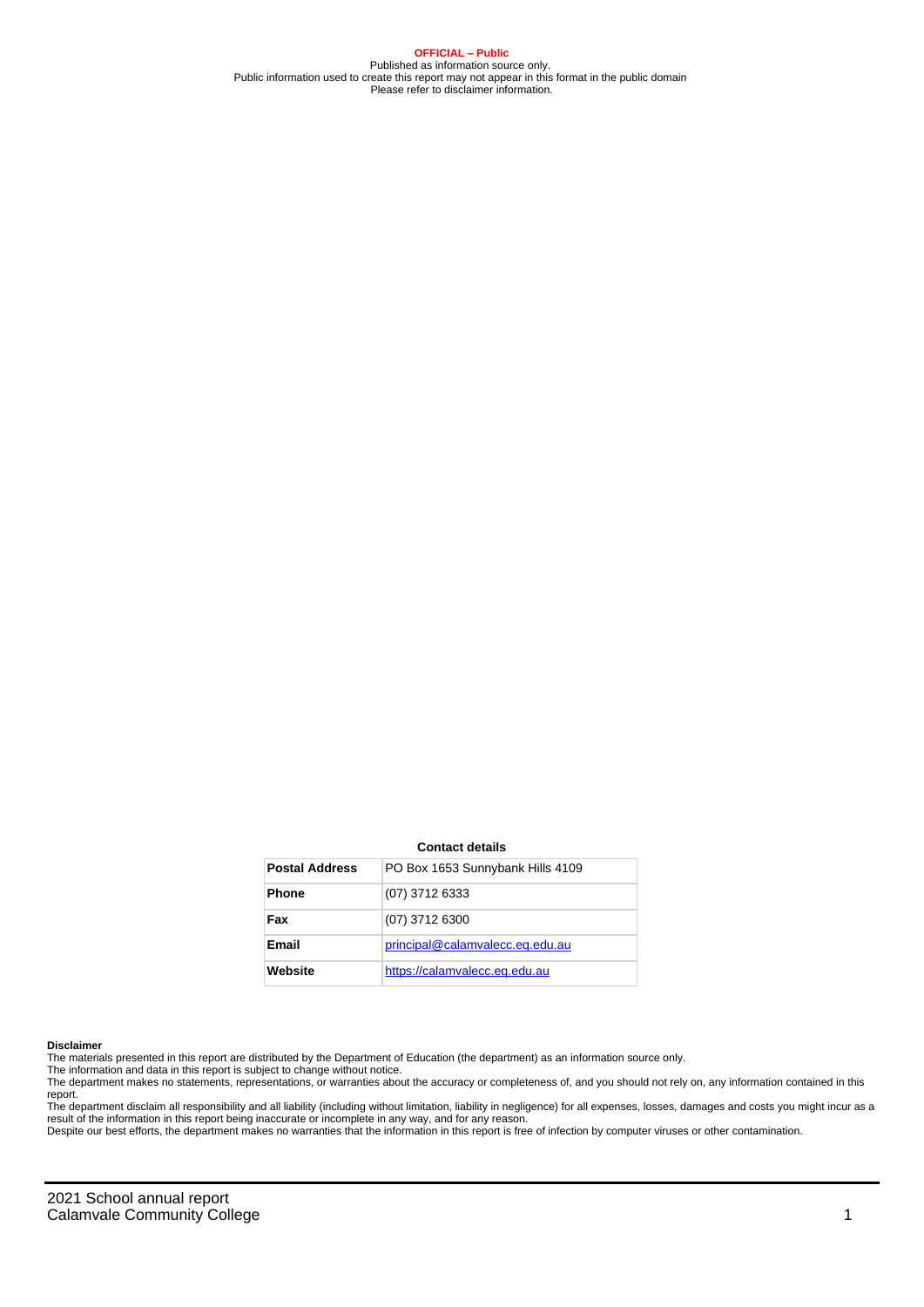| School context                   |                                                                                                                                                                                              |
|----------------------------------|----------------------------------------------------------------------------------------------------------------------------------------------------------------------------------------------|
| Coeducational or single sex      | Coeducational                                                                                                                                                                                |
| <b>Independent Public School</b> | <b>Yes</b>                                                                                                                                                                                   |
| Year levels offered in 2021      | Prep Year - Year 12                                                                                                                                                                          |
| Webpages                         | Additional information about Queensland state schools is located on the:<br>My School website<br>Queensland Government data website<br>Queensland Government schools directory website.<br>٠ |

# **Characteristics of the student body**

## **Student enrolments**

#### **Table 1: Student enrolments by year level**

|                   |       | <b>February</b> |       |       | <b>August</b> |       |
|-------------------|-------|-----------------|-------|-------|---------------|-------|
| <b>Year Level</b> | 2019  | 2020            | 2021  | 2019  | 2020          | 2021  |
| <b>Prep Year</b>  | 163   | 145             | 141   | 162   | 148           | 137   |
| Year 1            | 140   | 168             | 152   | 143   | 162           | 152   |
| Year 2            | 125   | 146             | 162   | 127   | 144           | 162   |
| Year 3            | 128   | 135             | 148   | 126   | 130           | 148   |
| Year 4            | 180   | 136             | 142   | 183   | 135           | 140   |
| Year 5            | 182   | 201             | 144   | 180   | 202           | 147   |
| Year 6            | 164   | 190             | 208   | 165   | 187           | 205   |
| Year 7            | 221   | 258             | 243   | 226   | 255           | 241   |
| Year 8            | 226   | 231             | 239   | 235   | 233           | 237   |
| Year 9            | 200   | 234             | 232   | 205   | 237           | 232   |
| Year 10           | 188   | 209             | 225   | 195   | 208           | 221   |
| Year 11           | 189   | 180             | 198   | 178   | 170           | 187   |
| Year 12           | 108   | 169             | 166   | 104   | 163           | 158   |
| <b>Total</b>      | 2,214 | 2,402           | 2,400 | 2,229 | 2,374         | 2,367 |

Notes

1. Student counts include headcount of all full- and part-time students at the school.

## **Average class sizes**

## **Table 2: Average class size information for each phase of schooling**

| <b>Year Levels</b> | 2019 | 2020 | 2021 |
|--------------------|------|------|------|
| Prep – Year 3      | 23   | 23   | 23   |
| Year 4 – Year 6    | 27   | 27   | 26   |
| Year 7 – Year 10   | 23   | 23   | 22   |
| Year 11 – Year 12  | 17   | 16   | 16   |

Notes

1. Classes are measured against the target of 25 students per teacher in Prep to Year 3 and Years 11 to 12, and target of 28 students per teacher in Years 4 to 10. Where composite classes exist across cohorts (e.g. Year 3/4) the class size targets would be the lower cohort target.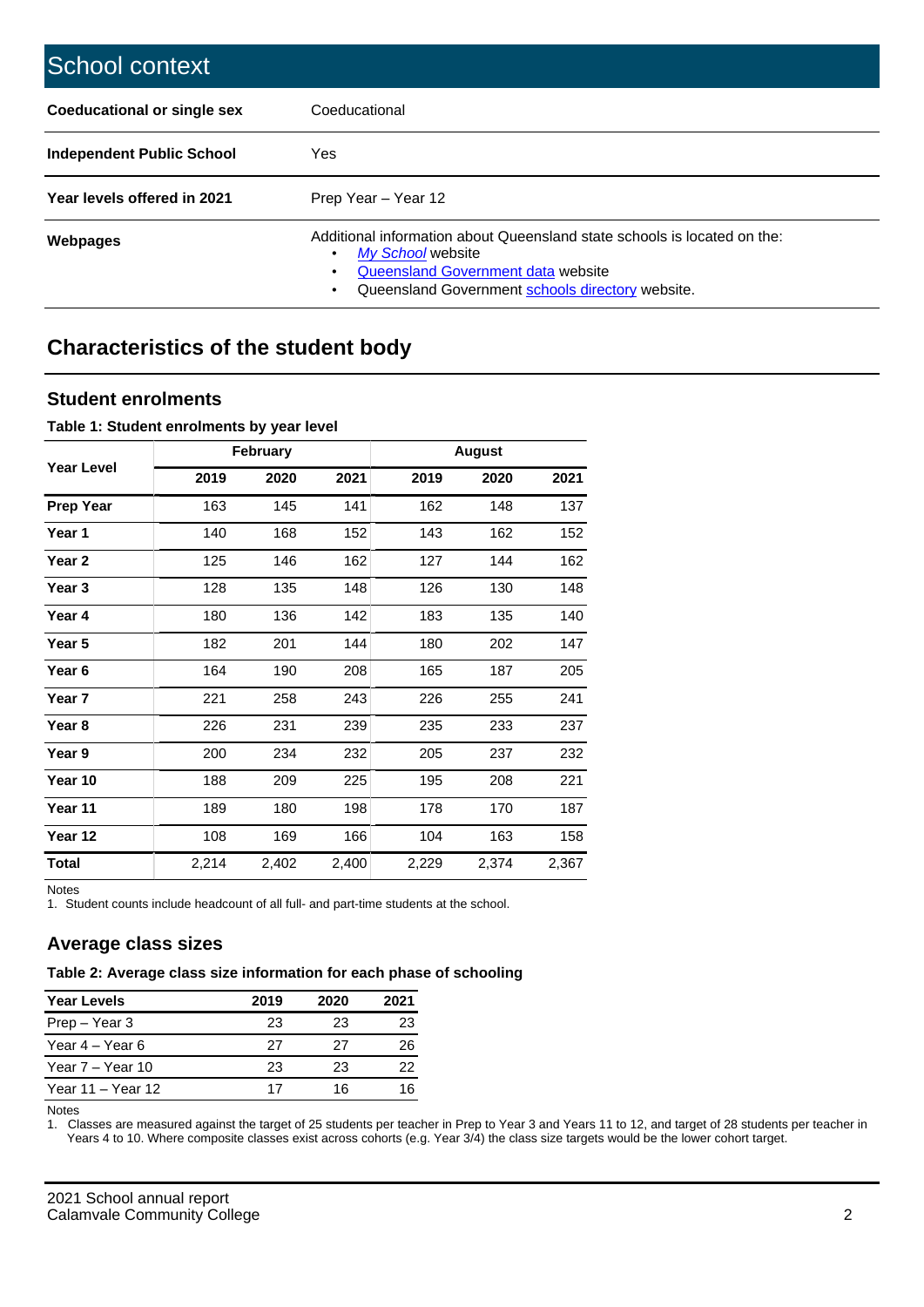## **Respectful relationships education**

To support students' learning, health and wellbeing all state schools are required to implement respectful relationships education through the Prep to Year 10 Australian Curriculum: Health and Physical Education and/or through school pastoral care programs across Prep to Year 12.

## **Parent, student and staff satisfaction**

Tables 3–5 show selected items from the Parent/Caregiver, Student and Staff School Opinion Surveys. In response to the COVID-19 health emergency, the annual school opinion surveys of students, teachers and staff were not administered in 2020. A new time series started in 2021 and data from this collection is not considered directly comparable with earlier collections due to significant methodology changes.

For state level information go to the **[School Opinion Survey](https://qed.qld.gov.au/publications/reports/statistics/schooling/schools/schoolopinionsurvey) webpage**.

#### **Table 3: Parent/Caregiver Survey**

| Percentage of parents/caregivers who agree <sup>1</sup> that:                                               | 2019  | 2020 | 2021  |
|-------------------------------------------------------------------------------------------------------------|-------|------|-------|
| This is a good school.                                                                                      | 92.9% |      | 93.8% |
| My child likes being at this school. <sup>2</sup>                                                           | 92.3% |      | 91.2% |
| My child feels safe at this school. <sup>2</sup>                                                            | 92.3% |      | 90.5% |
| My child's learning needs are being met at this school. <sup>2</sup>                                        | 89.9% |      | 87.9% |
| My child is making good progress at this school. <sup>2</sup>                                               | 92.2% |      | 89.3% |
| Teachers at this school expect my child to do his or her best. <sup>2</sup>                                 | 97.7% |      | 96.6% |
| Teachers at this school provide my child with useful feedback about his or her school<br>work. <sup>2</sup> | 86.7% |      | 88.4% |
| Teachers at this school motivate my child to learn. <sup>2</sup>                                            | 86.8% |      | 87.9% |
| Teachers at this school treat students fairly. <sup>2</sup>                                                 | 88.3% |      | 85.3% |
| can talk to my child's teachers about my concerns. <sup>2</sup>                                             | 88.4% |      | 91.7% |
| This school works with me to support my child's learning. <sup>2</sup>                                      | 87.7% |      | 91.2% |
| This school takes parents' opinions seriously. <sup>2</sup>                                                 | 84.4% |      | 84.8% |
| Student behaviour is well managed at this school. <sup>2</sup>                                              | 80.0% |      | 82.9% |
| This school looks for ways to improve. <sup>2</sup>                                                         | 89.9% |      | 92.4% |
| This school is well maintained. <sup>2</sup>                                                                | 96.1% |      | 96.8% |

Notes

1. Agree represents the percentage of respondents who Somewhat Agree, Agree or Strongly Agree with the statement.

2. Nationally agreed parents/caregiver items.

3. DW = Data withheld to ensure confidentiality.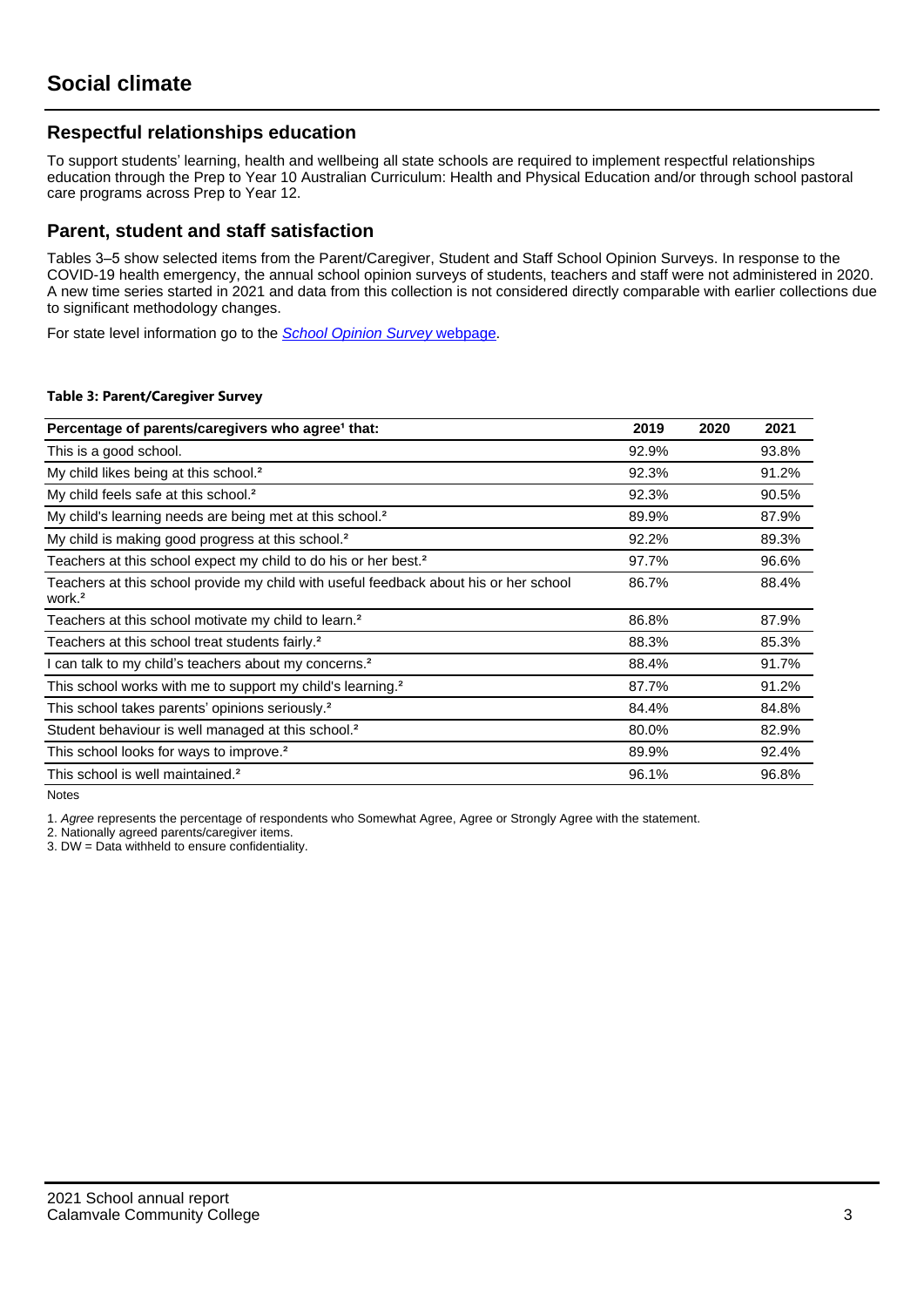#### **Table 4: Student Survey**

| Percentage of students who agree <sup>1</sup> that:                            | 2019  | 2020 | 2021  |
|--------------------------------------------------------------------------------|-------|------|-------|
| I like being at my school. <sup>2</sup>                                        | 90.5% |      | 76.5% |
| I feel safe at my school. <sup>2</sup>                                         | 88.1% |      | 81.7% |
| My teachers motivate me to learn. <sup>2</sup>                                 | 88.7% |      | 81.9% |
| My teachers expect me to do my best. <sup>2</sup>                              | 96.9% |      | 93.3% |
| My teachers provide me with useful feedback about my school work. <sup>2</sup> | 88.3% |      | 82.1% |
| Teachers at my school treat students fairly. <sup>2</sup>                      | 78.4% |      | 72.2% |
| I can talk to my teachers about my concerns. <sup>2</sup>                      | 74.9% |      | 66.0% |
| My school takes students' opinions seriously. <sup>2</sup>                     | 73.7% |      | 62.4% |
| Student behaviour is well managed at my school. <sup>2</sup>                   | 67.5% |      | 52.7% |
| My school looks for ways to improve. <sup>2</sup>                              | 88.8% |      | 83.3% |
| My school is well maintained. <sup>2</sup>                                     | 89.1% |      | 75.1% |
| My school gives me opportunities to do interesting things. <sup>2</sup>        | 87.5% |      | 83.1% |

Notes

1. Agree represents the percentage of respondents who Somewhat Agree, Agree or Strongly Agree with the statement.

2. Nationally agreed student items.

3. DW = Data withheld to ensure confidentiality.

#### **Table 5: Staff Survey**

| Percentage of staff who agree <sup>1</sup> that:                                                            | 2019  | 2020 | 2021  |
|-------------------------------------------------------------------------------------------------------------|-------|------|-------|
| I feel confident embedding Aboriginal and Torres Strait Islander perspectives across the<br>learning areas. | 76.6% |      | 82.3% |
| I enjoy working at this school. <sup>2</sup>                                                                | 95.4% |      | 96.8% |
| I feel this school is a safe place in which to work. <sup>2</sup>                                           | 96.9% |      | 95.7% |
| I receive useful feedback about my work at this school. <sup>2</sup>                                        | 84.6% |      | 85.1% |
| Students are encouraged to do their best at this school. <sup>2</sup>                                       | 94.6% |      | 95.6% |
| Students are treated fairly at this school. <sup>2</sup>                                                    | 90.7% |      | 95.1% |
| Student behaviour is well managed at this school. <sup>2</sup>                                              | 79.2% |      | 77.9% |
| Staff are well supported at this school. <sup>2</sup>                                                       | 86.2% |      | 86.3% |
| This school takes staff opinions seriously. <sup>2</sup>                                                    | 82.3% |      | 82.5% |
| This school looks for ways to improve. <sup>2</sup>                                                         | 96.8% |      | 99.4% |
| This school is well maintained. <sup>2</sup>                                                                | 96.0% |      | 98.1% |
| This school gives me opportunities to do interesting things. <sup>2</sup>                                   | 90.7% |      | 92.8% |

Notes

1. Agree represents the percentage of respondents who Somewhat Agree, Agree or Strongly Agree with the statement.

2. Nationally agreed staff items.

3. DW = Data withheld to ensure confidentiality.

# **Description of how this school manages non-attendance**

Queensland state schools manage non-attendance in line with the Queensland Department of Education procedures: [Managing Student Absences and Enforcing Enrolment and Attendance at State Schools](https://ppr.qed.qld.gov.au/pp/managing-student-absences-and-enforcing-enrolment-and-attendance-at-state-schools-procedure); and [Roll Marking in State Schools,](https://ppr.qed.qld.gov.au/pp/roll-marking-in-state-schools-procedure) which outline processes for managing and recording student attendance and absenteeism.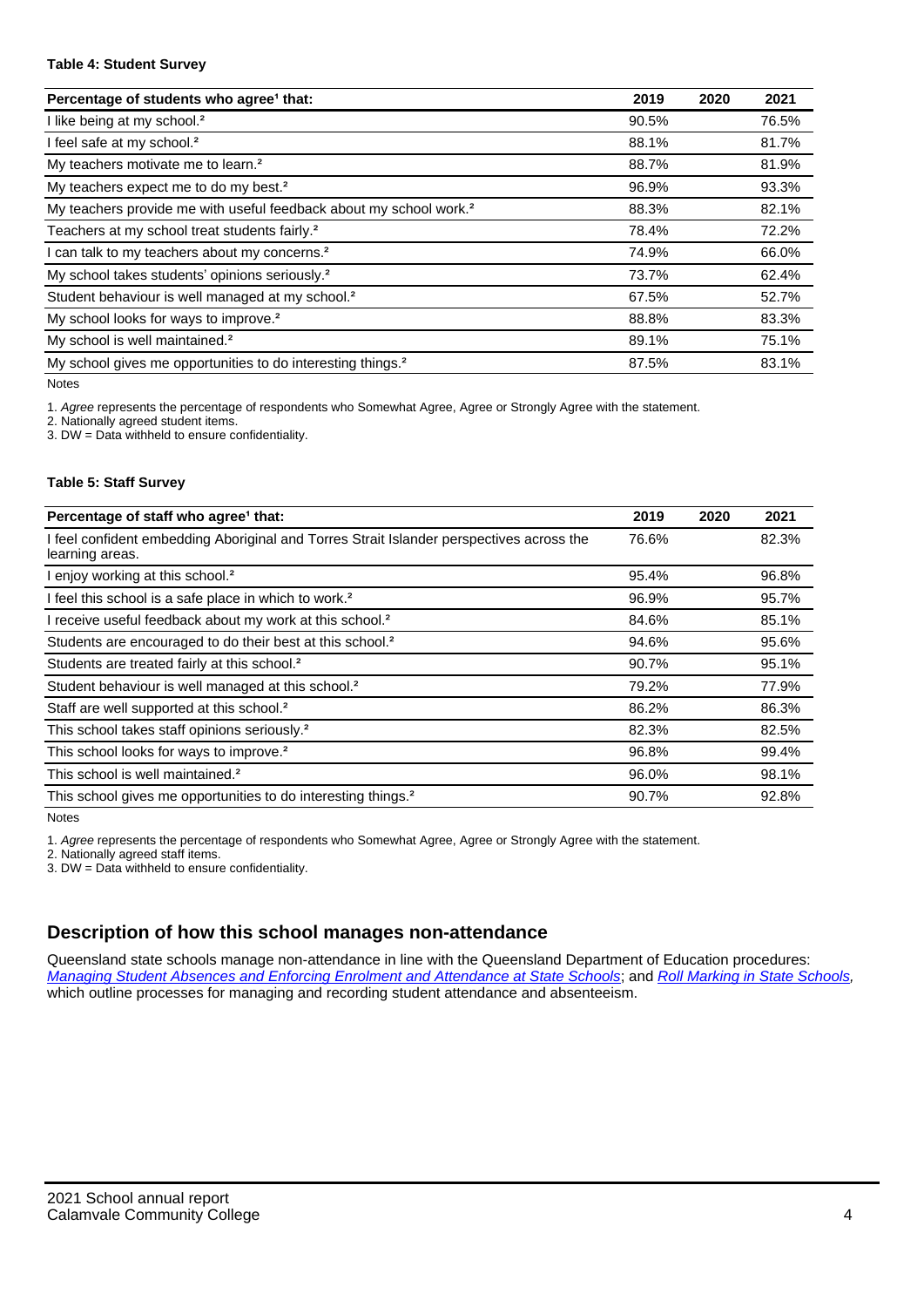## **School disciplinary absences**

#### **Table 6: Count of school disciplinary absences at this school**

| Type of school disciplinary absence | 2019 | 2020 | 2021 |
|-------------------------------------|------|------|------|
| Short suspension                    | 139  | 163  | 225  |
| Long suspension                     | 13   | 10   | 13   |
| Exclusion                           | 5    |      | 8    |
| Cancellation                        | 6    | 5    | 13   |
| Total                               | 163  | 185  | 259  |

Notes

1. School disciplinary absence (SDA) data is a total of short suspensions (1–10 days), long suspensions (11–20 days), exclusions and cancellations. 2. The number of SDAs is not the number of students who received an SDA as one student may be suspended several times in a school year. Each time a student is suspended it is recorded as an additional SDA. The data does not reflect the outcomes of appeal decisions.

3. 2020 data was impacted by the COVID-19 health emergency. There were significantly fewer SDAs during the home-based learning period (the first five weeks of Term 2) compared to other years.

# **School funding**

## **School income broken down by funding source**

School income, reported by financial year accounting cycle using standardised national methodologies and broken down by funding source is available via the [My School](http://www.myschool.edu.au/) website.

#### **How to access our income details**

- 1. Click on the My School link <http://www.myschool.edu.au/>.
- 2. Enter the school name or suburb of the school you wish to search.

| Search by school name or suburb | <b>School sector</b> | School type | <b>State</b> |  |
|---------------------------------|----------------------|-------------|--------------|--|
|                                 |                      |             |              |  |

3. Click on View School Profile to access the school's profile.



4. Click on Finances and select the appropriate year to view school financial information.

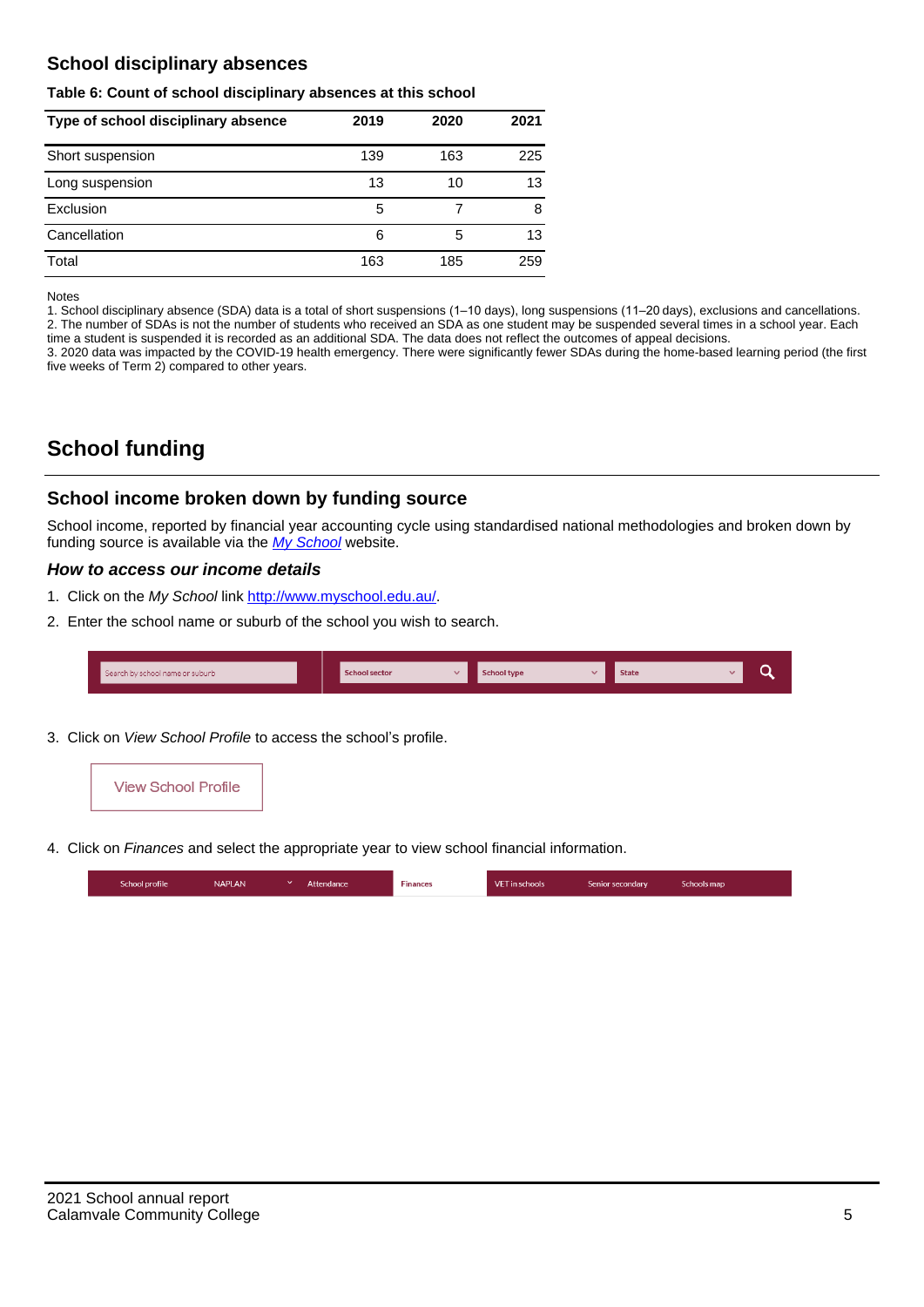# **Teacher standards and qualifications**

The Teacher registration eligibility requirements: Policy (p.1) states:

To be eligible for registration, a person must satisfy the Queensland College of Teachers (QCT) that they meet requirements regarding qualification and experience, or have otherwise met the requirements of the Australian Professional Standards for Teachers (APST). A person must also satisfy the QCT that they are suitable to teach and meet English language proficiency requirements. All these requirements are specified in the Act and the Education (Queensland College of Teachers) Regulation 2005 (the Regulation).

The qualifications required for teacher registration are successful completion of either -

- (a) a four-year initial teacher education program including teacher education studies of at least one year (e.g. a Bachelor of Education, or a double Bachelor degree in Science and Teaching) or
- (b) a one-year graduate initial teacher education program following a degree (e.g. a one-year Graduate Diploma of Education (Secondary) after a three-year Bachelor degree) or
- (c) another course of teacher education that the QCT is reasonably satisfied is the equivalent of (a) or (b). These are considered on a case-by-case basis.

For more information, please refer to the following link:

• <https://www.qct.edu.au/registration/qualifications>

# **Workforce composition**

## **Staff composition, including Indigenous staff**

#### **Table 7: Workforce composition for this school**

|                    | <b>Teaching staff</b> |      |                  | Non-teaching staff |      |      | Indigenous staff |      |      |
|--------------------|-----------------------|------|------------------|--------------------|------|------|------------------|------|------|
| <b>Description</b> | 2019                  | 2020 | 2021             | 2019               | 2020 | 2021 | 2019             | 2020 | 2021 |
| Headcount          | 168                   | 180  | 187              | 76                 | 83   | 90   | <5               | <5   |      |
| <b>FTE</b>         | 157                   | 168  | 173 <sub>1</sub> | 57                 | 63   | 67   | <5               | ה>   |      |

Notes

1. Teaching staff includes school leaders.

2. Indigenous refers to Aboriginal and Torres Strait Islander people of Australia.

3. FTE = full-time equivalent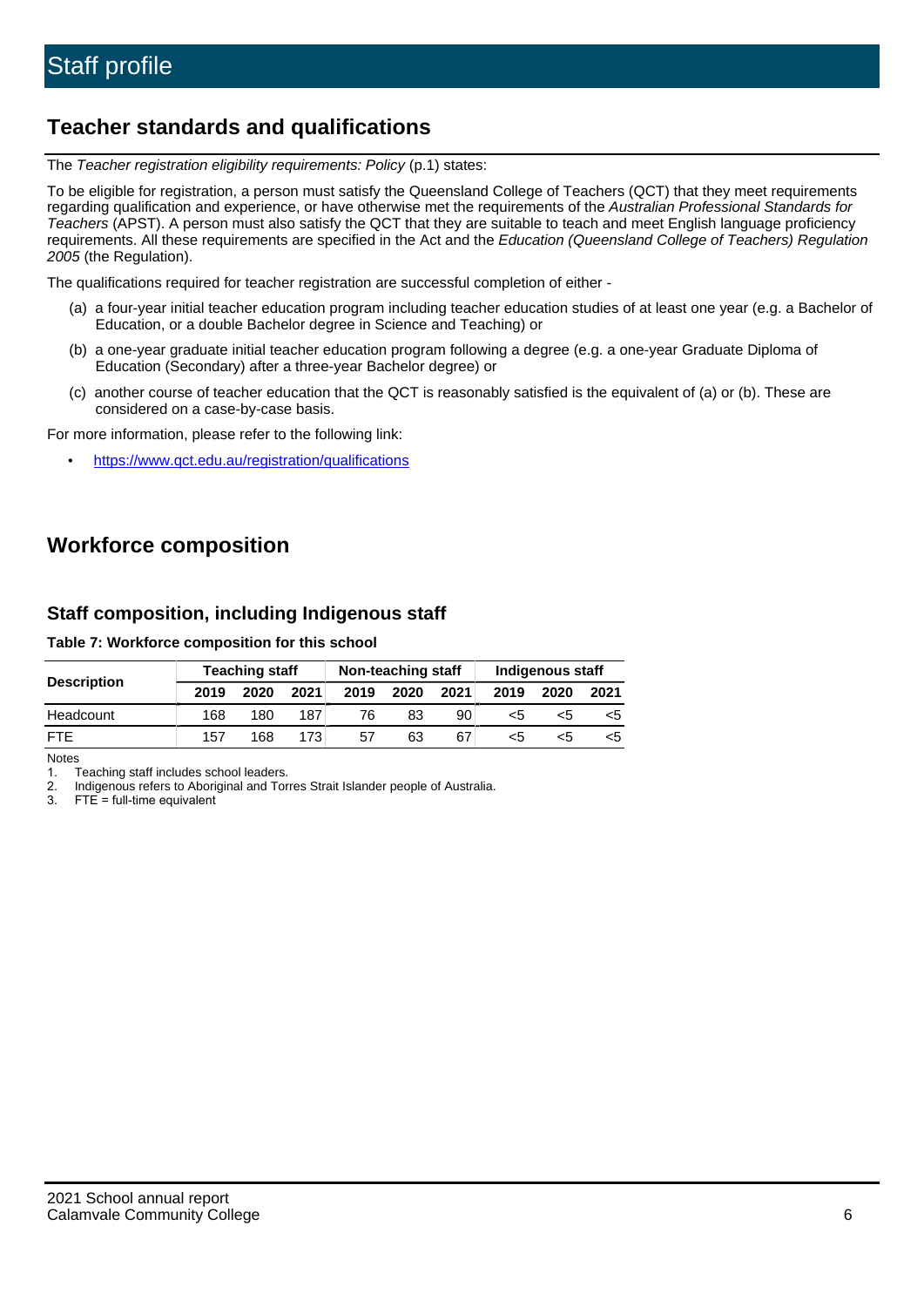# **Key student outcomes**

## **Student attendance**

Tables 8–9 show attendance rates at this school as percentages. In 2020, the COVID-19 health emergency affected student attendance in Queensland Government schools. Comparisons between 2020 and other years' attendance data should not be made.

#### **Table 8: Overall student attendance at this school**

| <b>Description</b>                                  | 2019 | 2020 | 2021   |
|-----------------------------------------------------|------|------|--------|
| Overall attendance rate for students at this school | 91%  | 88%  | $90\%$ |

Notes

1. The attendance rate is the full- and part-time days attended as a percentage of enrolled school days.

2. Full-time students only.

#### **Table 9: Student attendance rates for each year level at this school**

| <b>Year Level</b> | 2019 | 2020 | 2021 |
|-------------------|------|------|------|
| Prep Year         | 92%  | 88%  | 90%  |
| Year 1            | 92%  | 88%  | 92%  |
| Year 2            | 92%  | 88%  | 93%  |
| Year <sub>3</sub> | 93%  | 89%  | 92%  |
| Year 4            | 93%  | 89%  | 92%  |
| Year 5            | 92%  | 90%  | 92%  |
| Year <sub>6</sub> | 91%  | 88%  | 91%  |
| Year 7            | 91%  | 89%  | 90%  |
| Year <sub>8</sub> | 91%  | 87%  | 90%  |
| Year 9            | 90%  | 88%  | 86%  |
| Year 10           | 89%  | 88%  | 89%  |
| Year 11           | 89%  | 86%  | 89%  |
| Year 12           | 92%  | 88%  | 87%  |

Notes<br>1. Th The attendance rate is the full- and part-time days attended as a percentage of enrolled school days.

2. Full-time students only.

3. DW = Data withheld to ensure confidentiality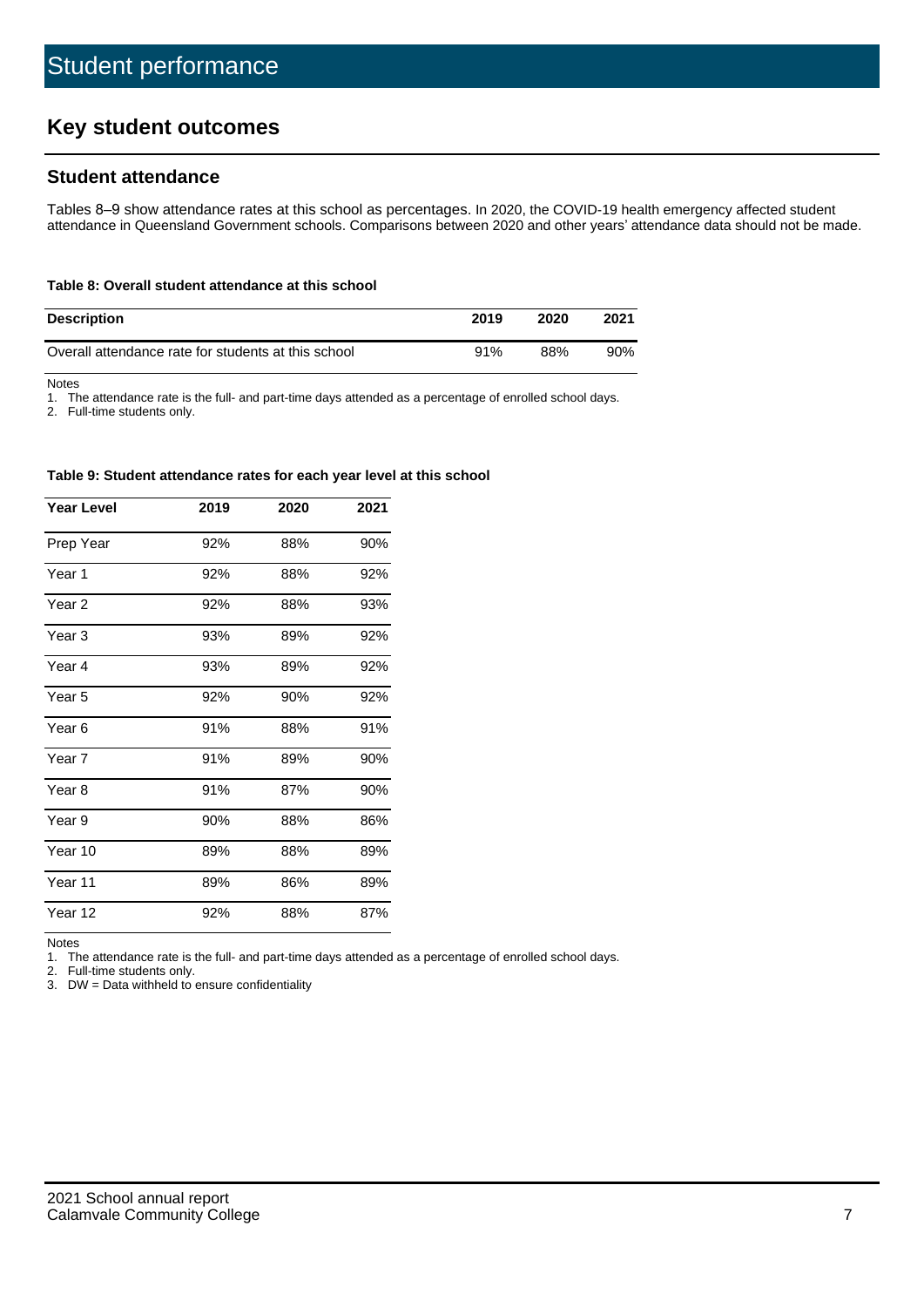# **NAPLAN**

Our reading, writing, spelling, grammar and punctuation, and numeracy results for the Years 3, 5, 7 and 9 NAPLAN tests are available via the [My School](http://www.myschool.edu.au/) website.

#### **How to access our NAPLAN results**

- 1. Click on the My School link <http://www.myschool.edu.au/>.
- 2. Enter the school name or suburb of the school you wish to search.

| Search by school name or suburb | <b>School sector</b> | <b>School type</b>                        |          | <b>State</b> |  |
|---------------------------------|----------------------|-------------------------------------------|----------|--------------|--|
|                                 |                      |                                           |          |              |  |
|                                 |                      | $\sim$ $\sim$ $\sim$ $\sim$ $\sim$ $\sim$ | $\cdots$ |              |  |

3. Click on View School Profile of the appropriate school to access the school's profile.

| <b>View School Profile</b> |
|----------------------------|
|----------------------------|

4. Click on NAPLAN and select a year to view school NAPLAN information.

|  | School profile | <b>NAPLAN</b><br>$\sim$ 1 | Attendance | <b>Finances</b> | <b>VET</b> in schools | Senior secondary | Schools map |
|--|----------------|---------------------------|------------|-----------------|-----------------------|------------------|-------------|
|--|----------------|---------------------------|------------|-----------------|-----------------------|------------------|-------------|

#### Notes

- 1. If you are unable to access the internet, please contact the school for a hard copy of the school's NAPLAN results.
- 2. The National Assessment Program Literacy and Numeracy ([NAPLAN\)](http://www.nap.edu.au/naplan) is an annual assessment for students in Years 3, 5, 7 and 9.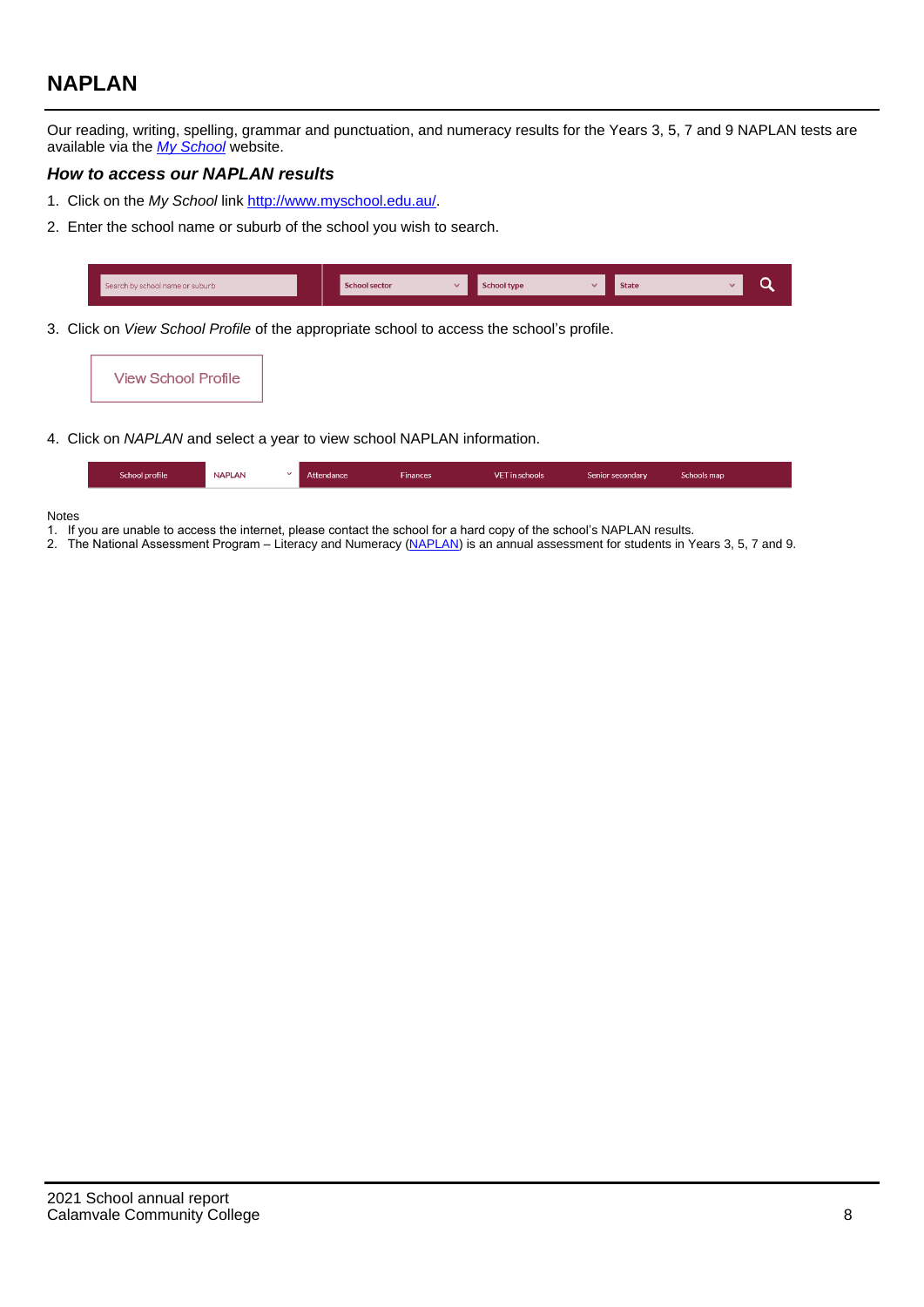# **Year 12 Outcomes**

Details about the types of outcomes for students who finish Year 12 are available in the annual Queensland Curriculum and Assessment Authority (QCAA) [Year 12 Certification Summary](https://www.qcaa.qld.edu.au/about/publications/statistics).

Year 12 outcomes information are also available via the [My School](http://www.myschool.edu.au/) website.

Additional information about the Australian Qualifications Framework (AQF) and the International Baccalaureate Diploma (IBD) program is available at [www.aqf.edu.au](https://www.aqf.edu.au/) and [www.ibo.org](https://www.ibo.org/).

#### **Table 10: Year 12 Outcomes**

| Outcome                                                                                                                                            | 2019 | 2020 | 2021 |
|----------------------------------------------------------------------------------------------------------------------------------------------------|------|------|------|
| Number of students who received a Senior Statement at the end of Year 12                                                                           | 90   | 162  | 151  |
| Number of students awarded a Qld Certificate of Individual Achievement (QCIA)                                                                      |      | 2    | 3    |
| Percentage of students awarded a Queensland Certificate of Education (QCE) or QCIA at the end<br>of Year 12                                        | 100% | 85%  | 92%  |
| Percentage of Year 12 students who were completing or completed a SAT or were awarded one<br>or more of the following: QCE, IBD, VET qualification | 100% | 92%  | 97%  |
| Number of students awarded one or more VET qualifications (including SAT)                                                                          | 75   | 102  | 93   |
| Number of students who were completing/continuing a SAT                                                                                            | 13   | 16   | 17   |
| Number of students awarded a VET Certificate I                                                                                                     |      | 5    | 2    |
| Number of students awarded a VET Certificate II                                                                                                    | 66   | 73   | 68   |
| Number of students awarded a VET Certificate II+                                                                                                   | 73   | 101  | 88   |
| Number of students awarded a VET Certificate III+                                                                                                  | 36   | 57   | 57   |
| Number of students awarded an IBD                                                                                                                  | 0    |      | 20   |
| Percentage of IBD eligible students that were awarded an IBD                                                                                       | 0    | 41%  | 80%  |

Notes

1. The 2020 cohort was the first to complete Year 12 under the new senior assessment and tertiary entrance system. The new system has redeveloped senior syllabuses, strengthened school-based assessment, introduced a common external assessment in each senior General subject area and General (extension) and replaced the OP rank with the Australian Tertiary Admission Rank (ATAR). This represents a break in time-series for the Queensland Certificate of Education.

2. ATARs are calculated by Queensland Tertiary Admissions Centre (QTAC). ATAR data is not held by the department.

3. Prior to 2020, visa students (students who are not Australian citizens or permanent residents of Australia) were excluded. From 2020 visa students are included.

4. Data for each year is the latest available.